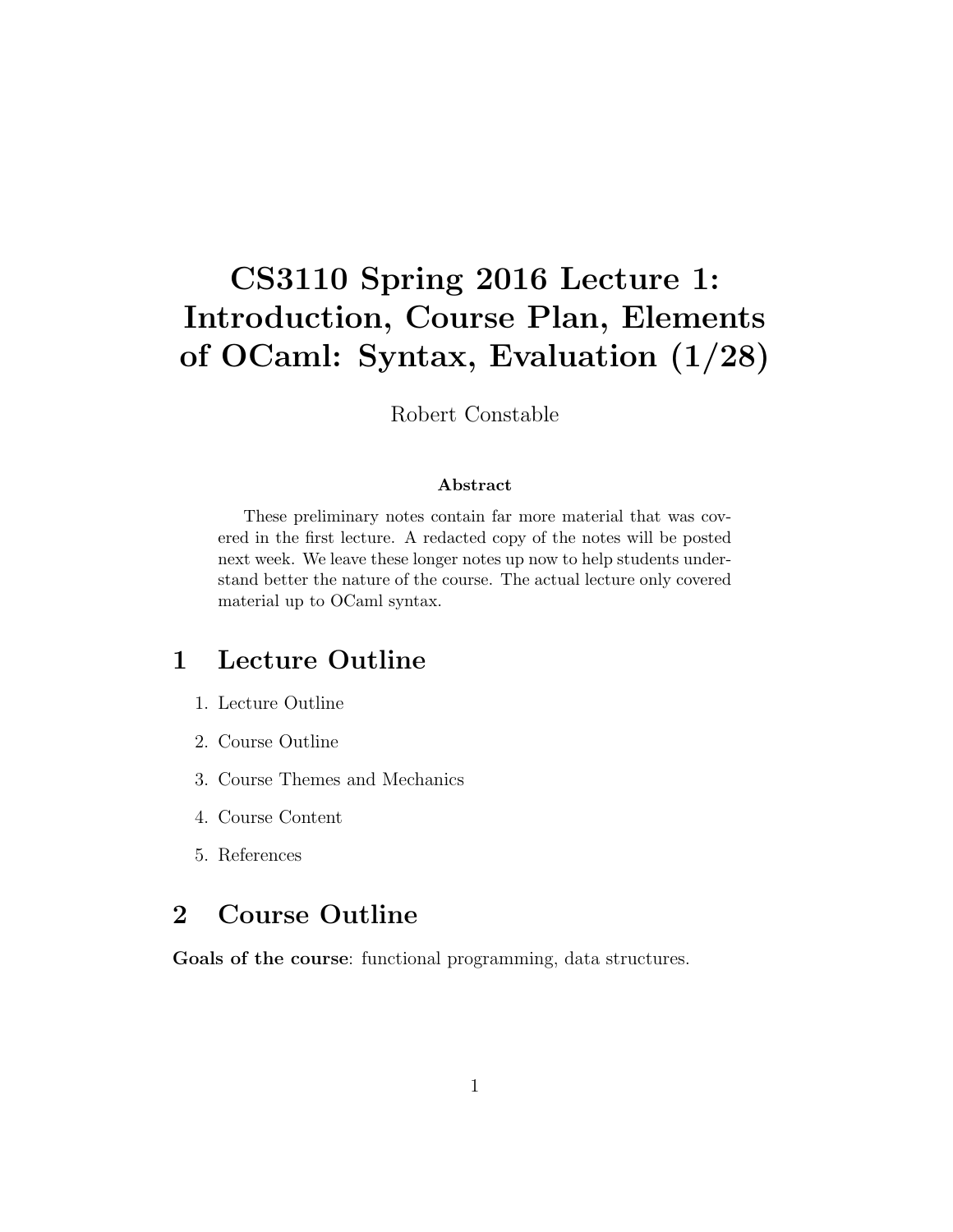#### Mechanics:

Schedule Assignments Recitations Exams: Prelim and Final Academic integrity

#### Content Summary:

Functions and processes as data Recursion as control Data types and type theory OCaml theory of computing Asynchronous computation Analysis of algorithms Asymptotic complexity Robustness

\*Special focus: Cyber-physical systems Geometric algorithms

# 3 Course Themes and Mechanics

This course covers elements of functional programming in the language OCaml and topics in data structures and algorithms. The OCaml programming language is distinguished by its rich type system, and that will also be a focus of the course, connecting to the wider study of type theory in computer science.

Type theory is used in *formal methods* which is an area of computer science concerned with precisely specifying what programs should do and attempting to guarantee that they accomplish the specified tasks. One modern approach to doing this includes using software called proof assistants and tools called model checkers. I believe that proof assistants will soon be widely used in education and in programming courses like this one. The NSF has just invested another ten million dollars to advance this approach to program correctness. The DoD has invested a great deal more, on the order of one hundred million dollars or more. Microsoft Research is also investing in this area, and Intel has invested for years in using proof assistants to verify elements of its hardware.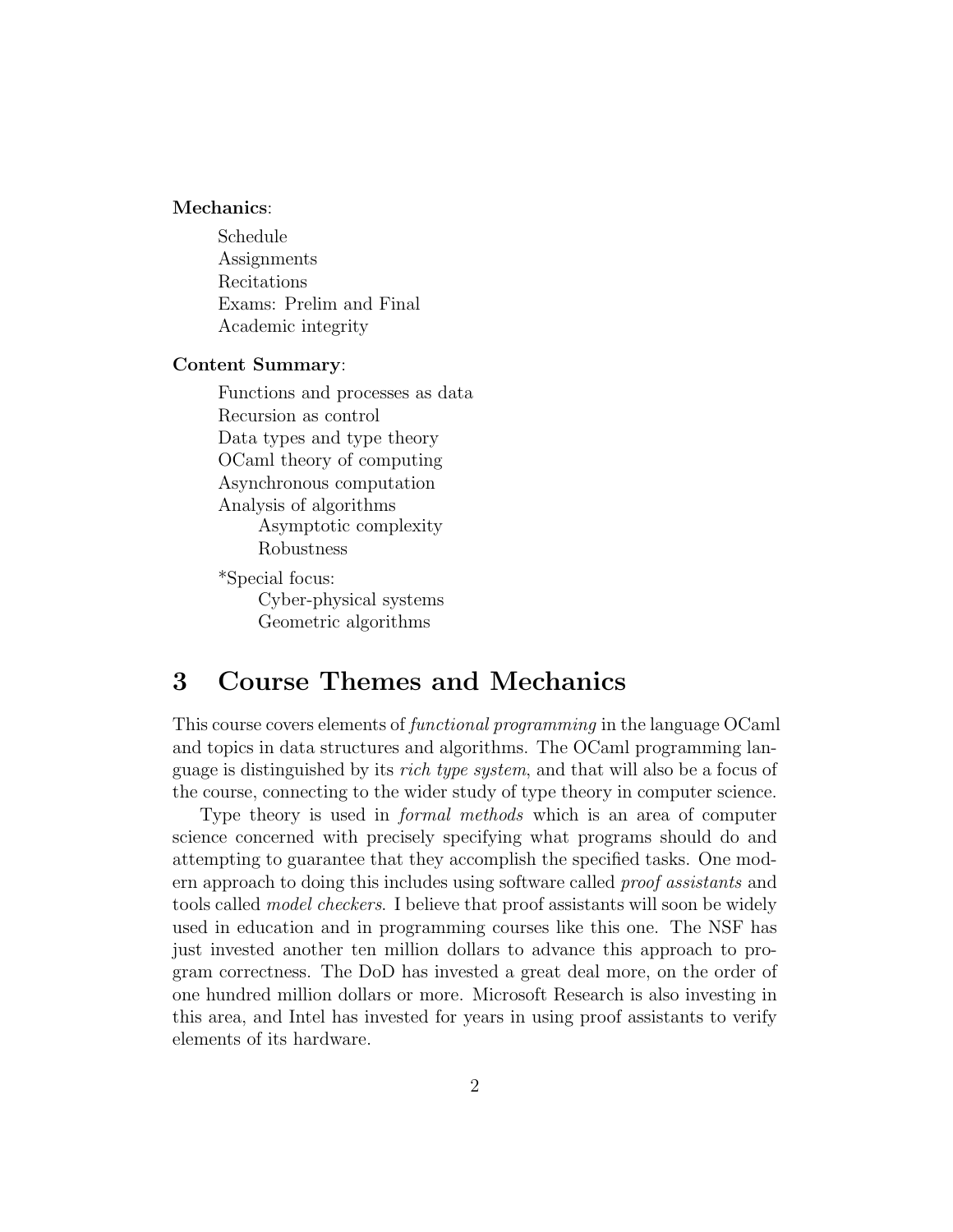Recently DARPA achieved a major success using proof assistants to design an "unhackable drone." You might have seen news coverage of this success. This is an example of work in the area called Cyber Physical Systems (CPS). These systems include automobiles and aircraft that use software to help "drive and protect" them. This is currently a very "hot area," and this course will mention one element of this work since some of our researchers have made important advances in this area. The CS Department has identified CPS as a recruiting priority, and last year there were two colloquium lectures in this area, one about drones and one about airplanes.

The large course staff of undergraduates and masters students are highly qualified, e.g. all of the undergraduates on the staff have taken an offering of this course in the past and done very well. The most senior course staff have all done the job before. The current staff will be listed on the web page.

- We require two recitations per week for most weeks. We might cancel a recitation now and then in favor of more office hours.
- Only one prelim will be given, the date will be listed on the web site.
- There will be six programming assignments/problem sets. We will not accept late programming assignments and problem sets. We will deal with medical issues as they arise and may create alternative assignments.
- There will be a final exam as well.

There are previous course notes for about 65-70% of the material in this course, starting with fall 2009 notes. There is an on line resource book, Introduction to OCaml, co-authored by a Cornell CS PhD, Jason Hickey, one of my former PhD students. You can freely download it from the course web site. There are other books on OCaml available, some in French.<sup>1</sup>

The OCaml reference manual is also on the web site. It covers the entire language and is a bit dense and terse.

The web page for the course will describe more fully the course mechanics, e.g. programming assignments and problem sets, prelims, quizzes, and a final exam. Please read that material as it appears. It will discuss the role of recitations, consulting, office hours and so forth.

<sup>&</sup>lt;sup>1</sup>Jason used OCaml to create the MetaPRL proof assistant used to produce verified computer programs and to produce formalized mathematics.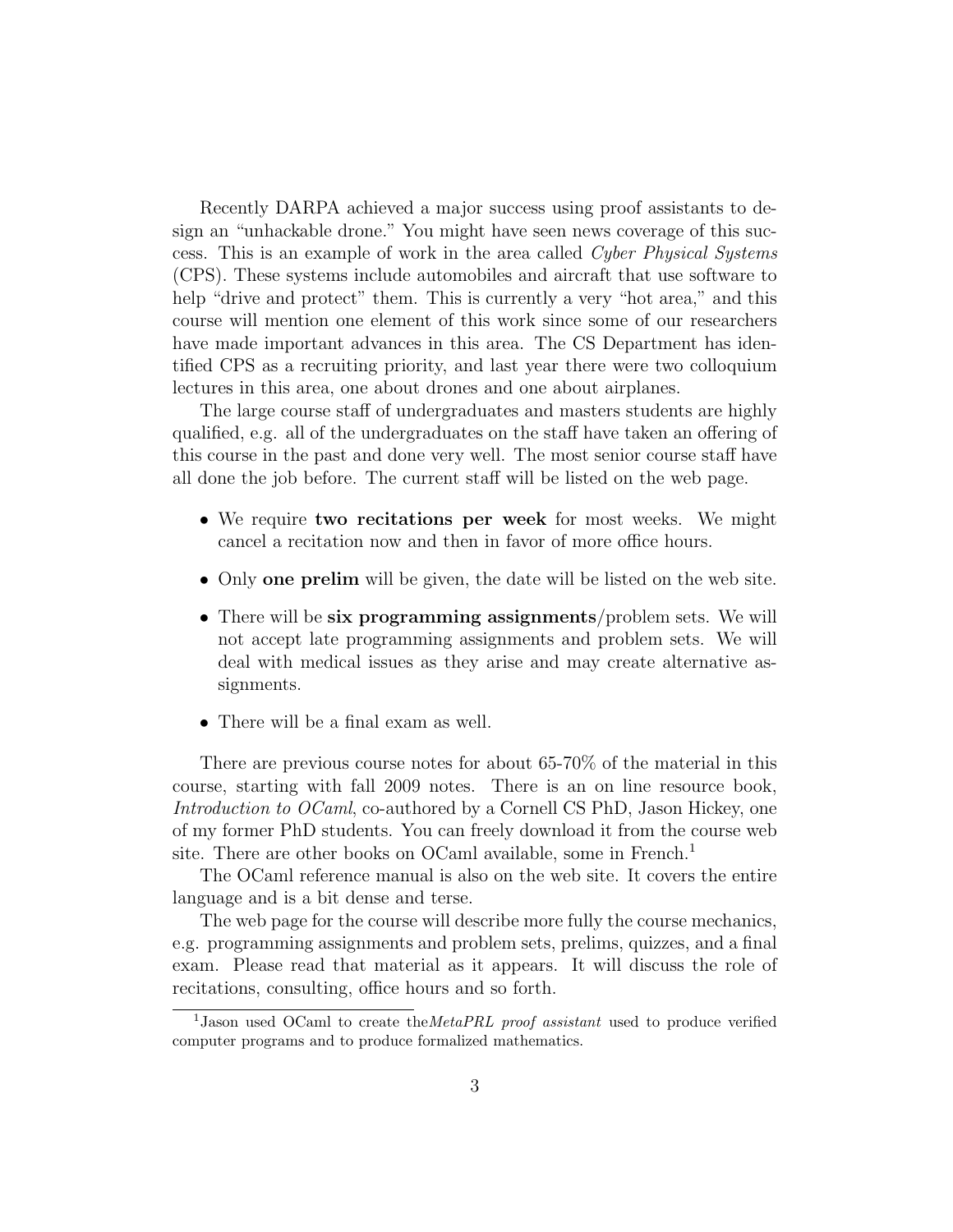The programming assignments are the core of the course. They bring the concepts to life, they teach advanced programming skills, and they allow dedicated students to stand out. We tap the very best students in this course to join the course staff for future offerings. Moreover, the CS faculty recruit student help for their research projects from this course.

Academic Integrity We remind you of the academic integrity policies. If you cheat we will find out, and the consequences will be severe.

### 4 Course Content

Our course will teach the OCaml programming language and how to program in the functional style. You will learn not only this programming language but some new ways to think about the programming process and how to think rigorously about programming languages. These skills will help you understand computer science better, and they might help you get a job in the information technology industry where the ideas we teach are highly valued.

OCaml is a member of the ML family of programming languages which includes Standard ML (SML) [12] which we previously used in this course. The family also includes Microsoft's  $F^{\#}$ , and the original language in this family, Classic ML [4], a very small compact language from 1979 still used in some research projects including mine.

Knowing a language in the ML family is an indication that you were exposed to certain modern computer science ideas that have proven very valuable in writing clean reliable programs and in designing software systems. The ML family is also an excellent basis for presenting the topics in data structures and the analysis of algorithms because the semantics of the language can be given in a simple mathematically rigorous way as we will illustrate [6, 9, 5]. This mathematical foundation will allow us to study in some depth the following ideas.

1. Functions as data objects that can be inputs and outputs of other functions, called higher-order functions.

2. Recursion as the main control construct and induction as the means of proving properties of programs and data types. Indeed, we will see that induction and recursion are two sides of the same concept, an idea connecting proofs and programs in a mathematically strong way [1].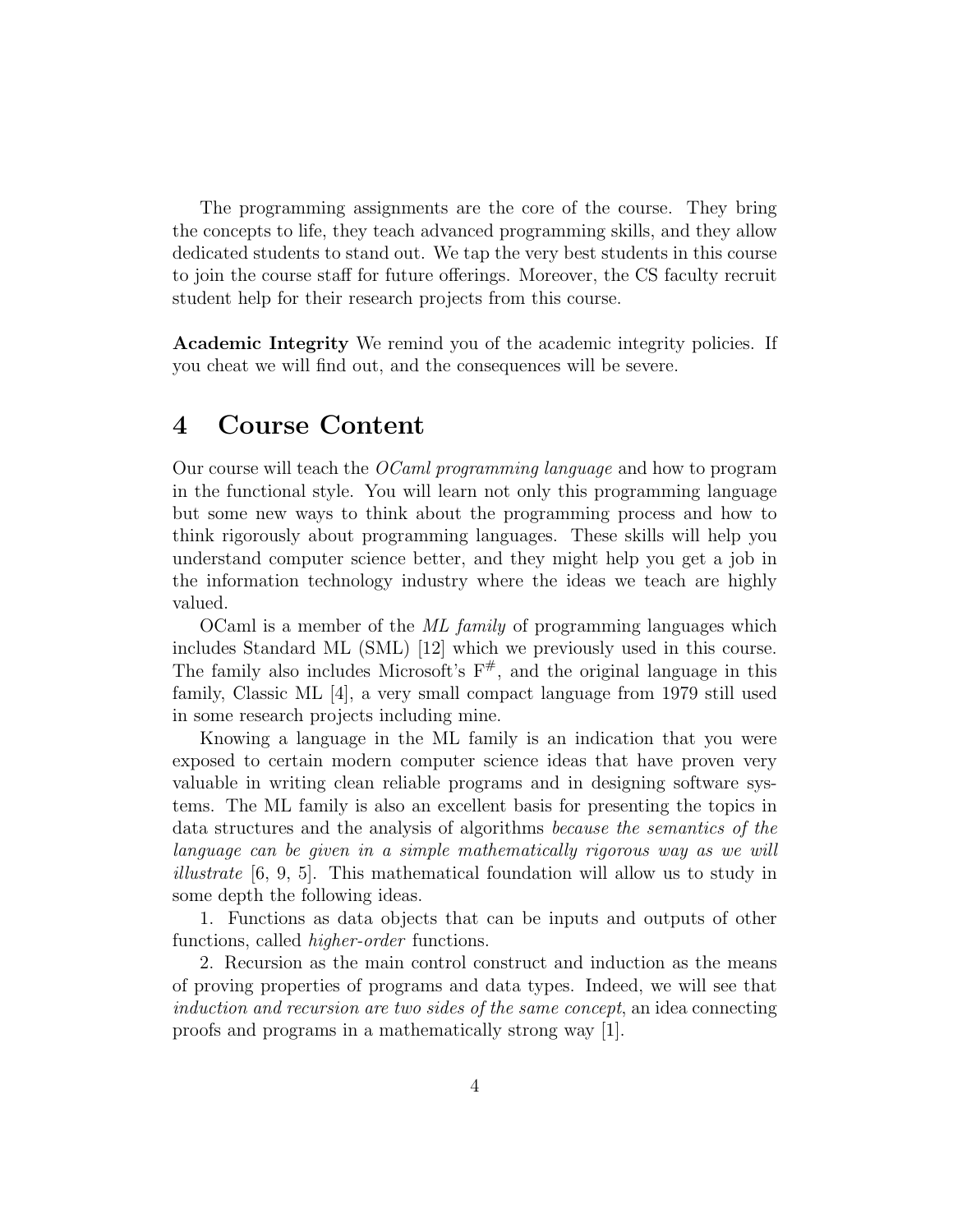3. We will study *recursive data types* and see that these data types have natural *inductive properties*. We will examine the concept of *co-recursion* and look at co-recursive types such as streams and possibly spreads as well (trees that can grow indefinitely, also called co-trees).

4. The ML family of functional programming languages is especially appropriate for rigorous thinking about computational mathematics. We will illustrate this by developing some aspects of the real numbers, R in OCaml. These will be infinite precision computable real numbers, and they have been used to present in a computational manner most of the calculus you learn in mathematics, science, and engineering [2, 3].

Two or three topics in this course are "cutting edge" in the sense that they are at the frontier of computing theory and type theory. So you will encounter a few ideas that are not typically seen until graduate school in computer science at other universities. These are topics that are especially interesting to the Cornell faculty in programming languages who are known for work in language based security.

In particular, we will look briefly at how programs can be *formally speci*fied in logic and how proof assistants can help programmers prove rigorously that programs meet their specifications. We will mention from time to time a particular French proof assistant that is widely used for this purpose, called Coq, and its close relative the Nuprl proof assistant built and maintained at Cornell. These and other proof assistants (Agda, HOL, Isabelle HOL) have contributed to research in programming languages that are related to OCaml. Coq can generate OCaml code from proofs.

The Coq proof assistant is being used to create a book, Software Foundations [14] which formalizes the semantics of programming languages using ideas from the textbook on programming language theory by Pierce [13] and the textbook by Harper [5]. All of the mathematical results in the Software Foundations book have been developed with the Coq proof assistant and are correct to the highest standards of mathematics yet achieved because they are mechanically checked by the proof assistant. It is not only that there are no "typos" in the proofs from this book, it is that there are no mistakes in reasoning, and the programs written are completely type correct and also meet their specifications.

OCaml Theory of Computation and Types Every programming language embodies a "mathematical theory of computation". OCaml relies on a theory of types to organize its theory of computation. This computation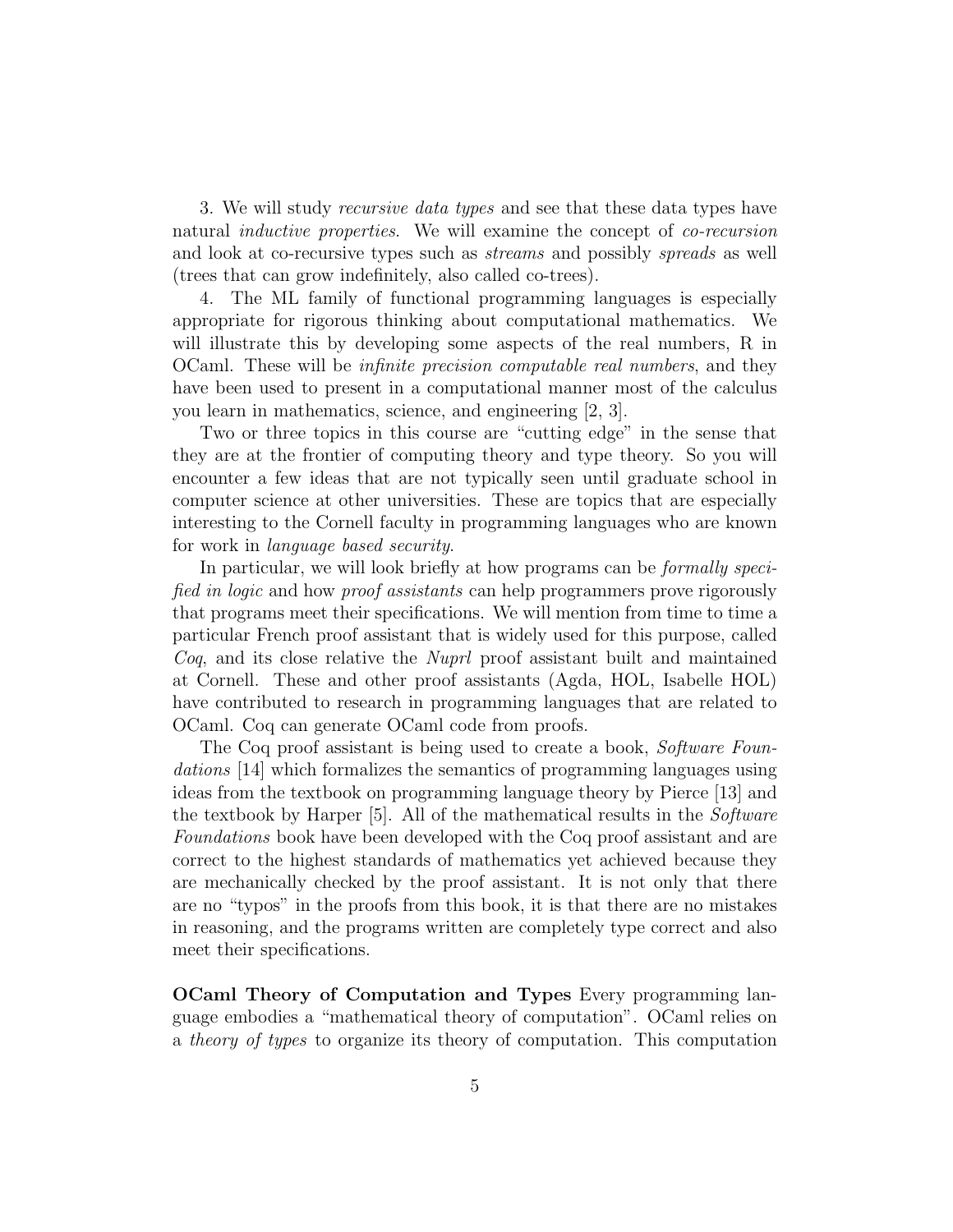theory is grounded in sophisticated mathematical concepts originating in Principia Mathematica [18] and adapted to programming. For example, you might enjoy reading an extremely influential article by Tony Hoare [7, 11] on data types. After this course you will understand it well.

This version of the course might stress these mathematical ideas a bit more than in the past. We believe that the mathematical ideas underlying OCaml have enduring theoretical and practical value and will become progressively more important in computer science and in computing practice. These ideas are especially important in an age when US cyber infrastructure is increasingly under attack.

This course adds to the functional programming and data structures core other important concepts from computer science theory, namely an understanding of performance, e.g. asymptotic computational complexity and an understanding of *program correctness*, how to define it and how to achieve it. We will study methods and tools for organizing large programs and computing systems. We also take up the issue of concurrency and asynchronous distributed computing, a key topic in the study of modern software systems.

Course Topics You can see the sweep of the course and how its main topics are approached from the tentative section headings for our lectures and the accompanying recitations in this offering. They are:

- 1. Introduction to OCaml functional programming 4 lectures, 4 recitations
- 2. Data types and structures 6 lectures, 6 recitations
- 3. Verification and testing 4 lectures, 3 recitations
- 4. Analysis of algorithms and data structures 4 lectures, 4 recitations
- 5. Modularity and code libraries 3 lectures, 3 recitations
- 6. Concurrency and distribution 4 lectures, 4 recitations

These topics account for 25 lectures and there is room for a review lecture and another enrichment lecture. The content is covered in about 25 lectures and 24 recitations.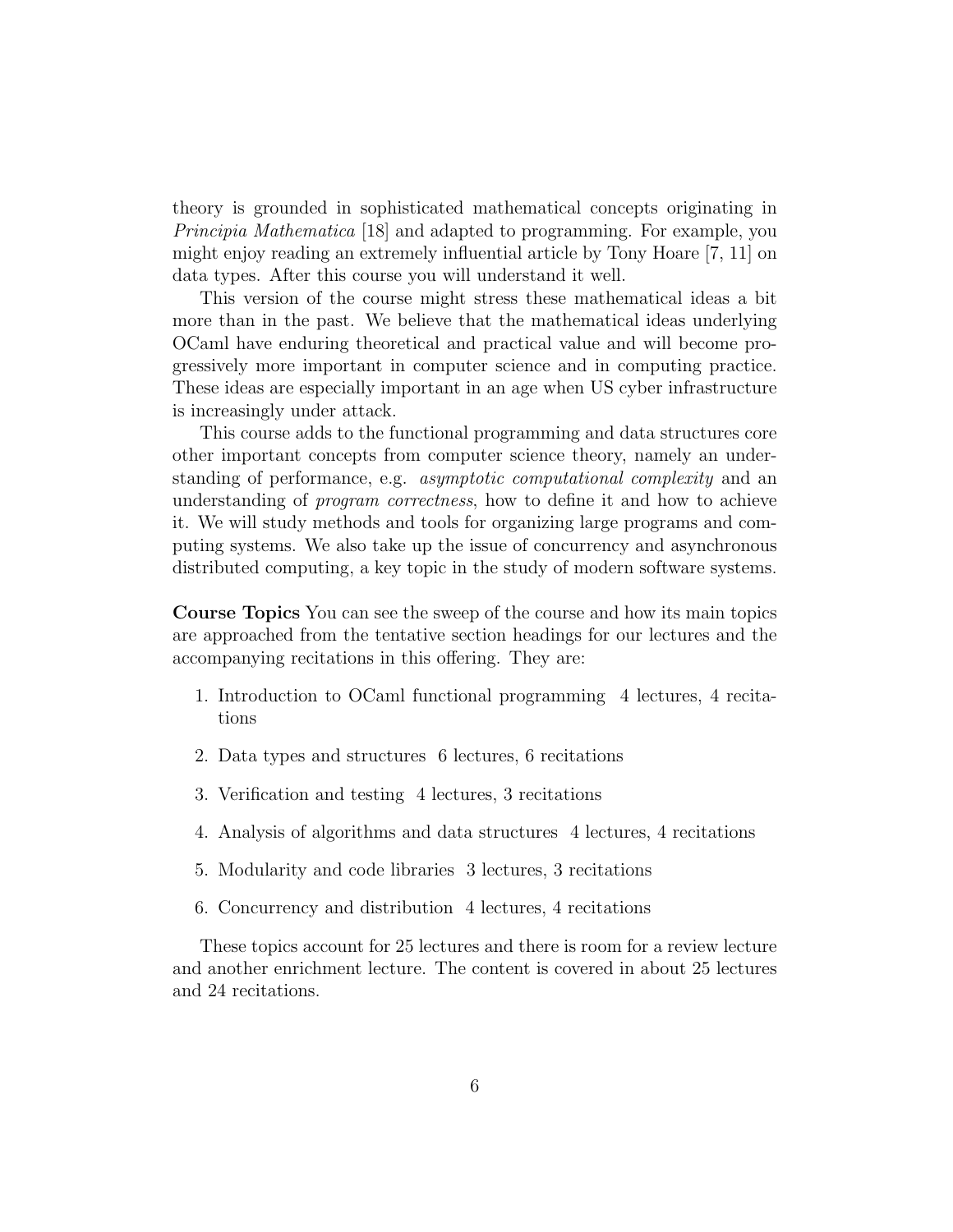Special Focus This offering of the course will look at issues in Cyber Physical Systems. One of the new developments arising from the use of proof assistants is that computation is done with computable real numbers. These are infinite precision reals which have clean mathematical properties, making it possible to reason precisely about the properties of the code. This is something that is very hard to do when using IEEE floating point numbers which do not have clear mathematical properties.

We will use the computable real numbers to solve problems in computational geometry, e.g. finding the convex hull of a set of points in the plane and finding the area of arbitrary simple polygons. We might also cover the problem of finding all intersecting lines in a region of the plane. These algorithms will be programmed using infinite precision computable real numbers. These are the "real thing." Understanding these numbers will be a significant part of the first half of the course and beyond. We will build up to the reals by using "big nums" for the integers, then defining the rational numbers and finally the real numbers. Learning to compute and reason about these real numbers will be a central focus of several lectures and problems sets.

Lecture Notes and Readings Many of the lecture notes will be from previous offerings of CS3110, however several lectures including this one will be new material and will be posted on the web around the time of the lecture. Some new lecture notes will include the material from previous offerings, perhaps with additions or modifications.

# References

- [1] J. L. Bates and Robert L. Constable. Proofs as programs. ACM Transactions of Programming Language Systems, 7(1):53–71, 1985.
- [2] E. Bishop. Foundations of Constructive Analysis. McGraw Hill, NY, 1967.
- [3] E. Bishop and D. Bridges. Constructive Analysis. Springer, New York, 1985.
- [4] Michael Gordon, Robin Milner, and Christopher Wadsworth. Edinburgh LCF: a mechanized logic of computation, volume 78 of Lecture Notes in Computer Science. Springer-Verlag, NY, 1979.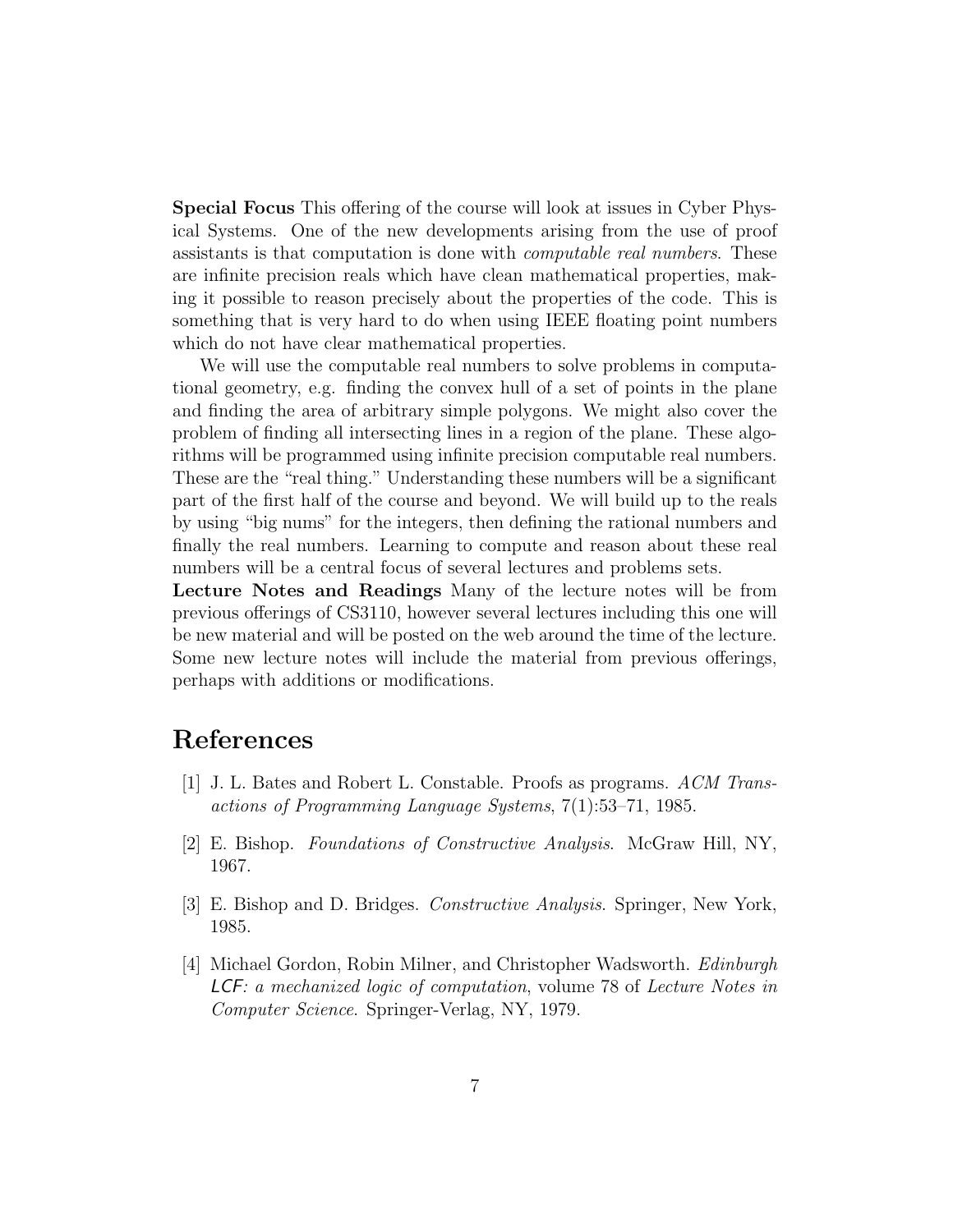- [5] Robert Harper. Practical Foundations for Programming Languages. Cambridge University Press, Cambridge, 2013.
- [6] Robert Harper, D.B. MacQueen, and R. Milner. Standard ML. Technical Report TR ECS-LFCS-86-2, Laboratory for Foundations of Computer Science, University of Edinburgh, 1986.
- [7] C. A. R. Hoare. Notes on data structuring. In Structured Programming. Academic Press, New York, 1972.
- [8] Per Martin-Löf. Constructive mathematics and computer programming. In Proceedings of the Sixth International Congress for Logic, Methodology, and Philosophy of Science, pages 153–175, Amsterdam, 1982. North Holland.
- [9] R. Milner, M. Tofte, and R. Harper. The Definition of Standard ML. The MIT Press, 1991.
- [10] John C. Mitchell. Foundations of Programming Languages. MIT Press, 1996.
- [11] E. W. Dijkstra O. J. Dahl and C. A. R. Hoare. Structured Programming. Academic Press, 1972.
- [12] L. C. Paulson. Standard ML for the Working Programmer. Cambridge University Press, 1991.
- [13] Benjamin C. Pierce. Types and Programming Languages. MIT Press, 2002.
- [14] Benjamin C. Pierce, Chris Casinghino, Michael Greenberg, Vilhelm Sjberg, and Brent Yorgey. Software Foundations. Electronic, 2011.
- [15] Gordon D. Plotkin. LCF considered as a programming language. Journal of Theoretical Computer Science, 5:223–255, 1977.
- [16] Gordon D. Plotkin. A structural approach to operational semantics. Technical Report DAIMI-FN-19, Aarhus University, Aarhus University, Computer Science Department, Denmark, 1981.
- [17] J.E. Stoy. Denotational Semantics: The Scott-Strachey Approach to Programming Language Theory. MIT Press, Cambridge, MA, 1977.